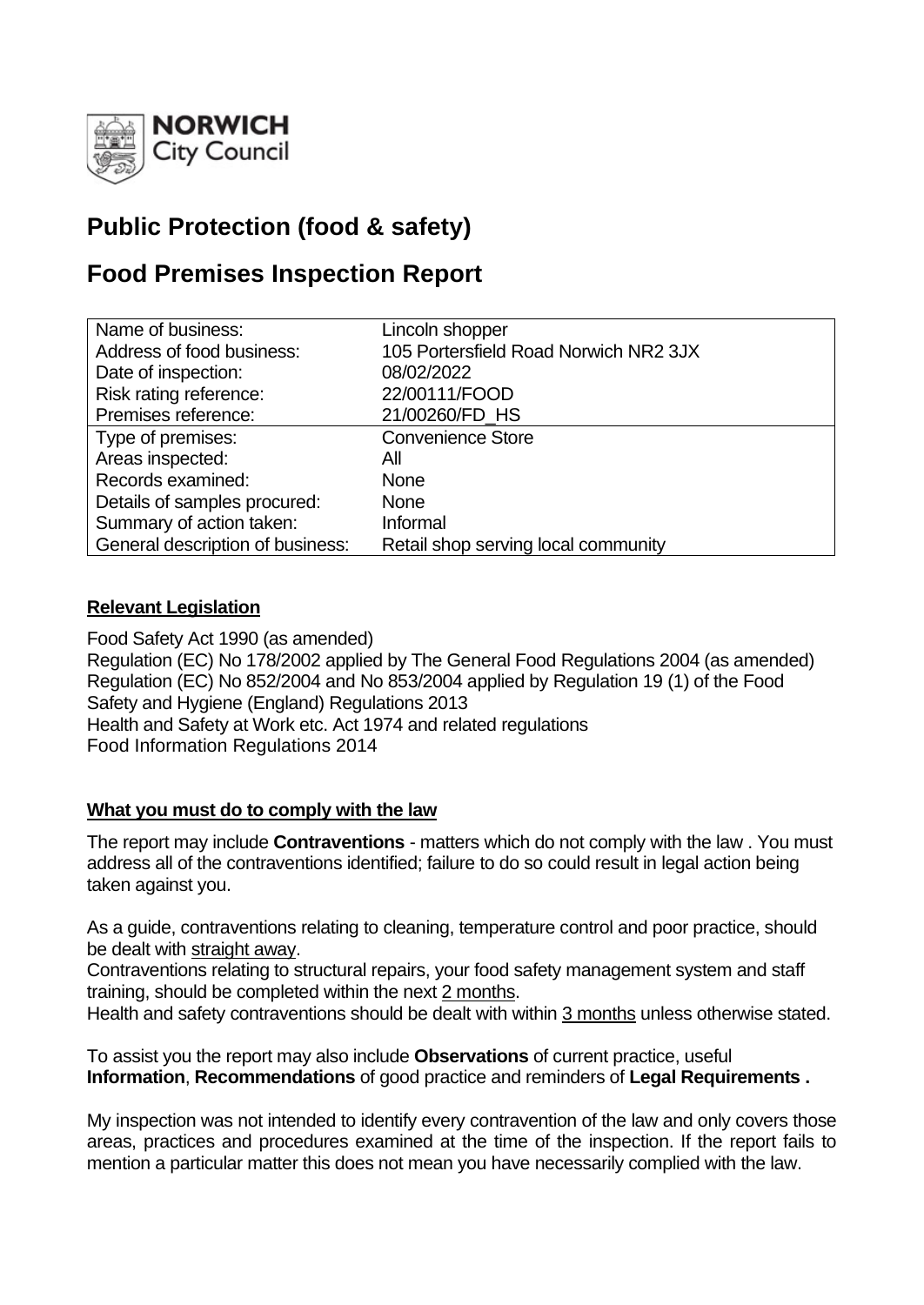## **FOOD SAFETY**

#### **How we calculate your Food Hygiene Rating:**

The food safety section has been divided into the three areas which you are scored against for the hygiene rating: 1. food hygiene and safety procedures, 2. structural requirements and 3. confidence in management/control procedures. Each section begins with a summary of what was observed and the score you have been given. Details of how these scores combine to produce your overall food hygiene rating are shown in the table.

| <b>Compliance Area</b>                     |          |    |           | <b>You Score</b> |               |    |           |    |                |  |  |
|--------------------------------------------|----------|----|-----------|------------------|---------------|----|-----------|----|----------------|--|--|
| <b>Food Hygiene and Safety</b>             |          |    |           | $\bf{0}$         | 5.            | 10 | 15        | 20 | 25             |  |  |
| <b>Structure and Cleaning</b>              |          |    |           | $\Omega$         | 5             | 10 | 15        | 20 | 25             |  |  |
| Confidence in management & control systems |          |    |           | $\Omega$         | 5.            | 10 | 15        | 20 | 30             |  |  |
|                                            |          |    |           |                  |               |    |           |    |                |  |  |
| <b>Your Total score</b>                    | $0 - 15$ | 20 | $25 - 30$ |                  | $35 - 40$     |    | $45 - 50$ |    | > 50           |  |  |
| <b>Your Worst score</b>                    | 5        | 10 | 10        |                  | 15            |    | 20        |    | $\sim$         |  |  |
|                                            |          |    |           |                  |               |    |           |    |                |  |  |
| <b>Your Rating is</b>                      | 5        |    |           | 3                | $\mathcal{P}$ |    |           |    | $\overline{0}$ |  |  |

Your Food Hygiene Rating is 4 - a good standard



## **1. Food Hygiene and Safety**

Food Hygiene standards are excellent. You demonstrated full compliance with legal requirements. You have safe food handling practices and procedures and all the necessary control measures to prevent cross-contamination are in place. **(Score 0)**

#### Contamination risks

**Observation** I was pleased to see you were able to demonstrate effective controls to prevent cross-contamination.

## **2. Structure and Cleaning**

The structure facilities and standard of cleaning and maintenance are all of a good standard and only minor repairs and/or improvements are required. Pest control and waste disposal provisions are adequate. The minor contraventions require your attention. **(Score 5)**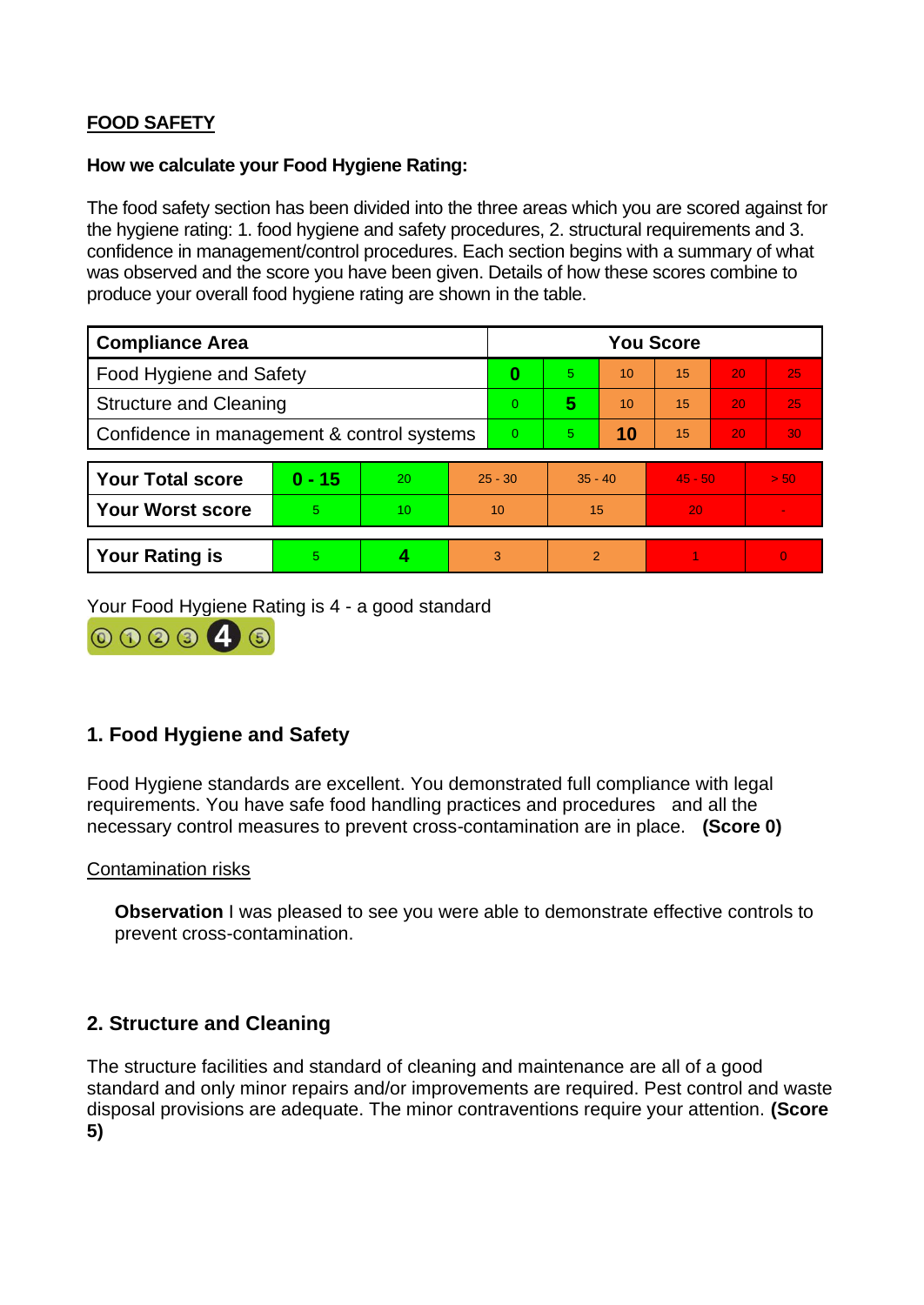#### Cleaning of Structure

**Contravention** The following items were dirty and require more frequent and thorough cleaning:

- floor/wall junctions in rear store room
- high level cleaning
- hand contact surfaces such as light switches and door handles

**Contravention** The following items could not be effectively cleaned and must be covered or made non-absorbent:

- mdf or chipboard shelves
- unsealed wooden structures

#### Pest Control

**Contravention** Pest proofing is inadequate particularly in the following areas::

• the external doors

#### **3. Confidence in Management**

There are generally satisfactory food safety controls in place although there is evidence of some non-compliance with the law. You are progressing towards a written food safety management system. The contraventions require your attention; although not critical to food safety they may become so if not addressed. **(Score 10)**

#### Type of Food Safety Management System Required

**Contravention** You are a low risk business and do not have a food safety management system or what you have in place is not suitable given the food risks associated with your business. You still require a minimum amount of documentation. This might include your hygiene rules, pest control reports, a staff illness and exclusion policy, a cleaning schedule, date coding, temperature checks of display chillers, and handover diary etc.

**Contravention** Your documented Food Safety Management System or Safer Food Better Business pack was not available for inspection. As a consequence you could not demonstrate an effective system for managing food safety hazards.:

**Legal Requirement** Food business operators must put in place, implement and maintain a permanent procedure or procedures based on HACCP principles:

- Identify hazards to food.
- Identify the critical limits (what is acceptable and unacceptable).
- Monitor critical control points to ensure critical limits are met.
- Keep appropriate records to demonstrate control measures are effective.